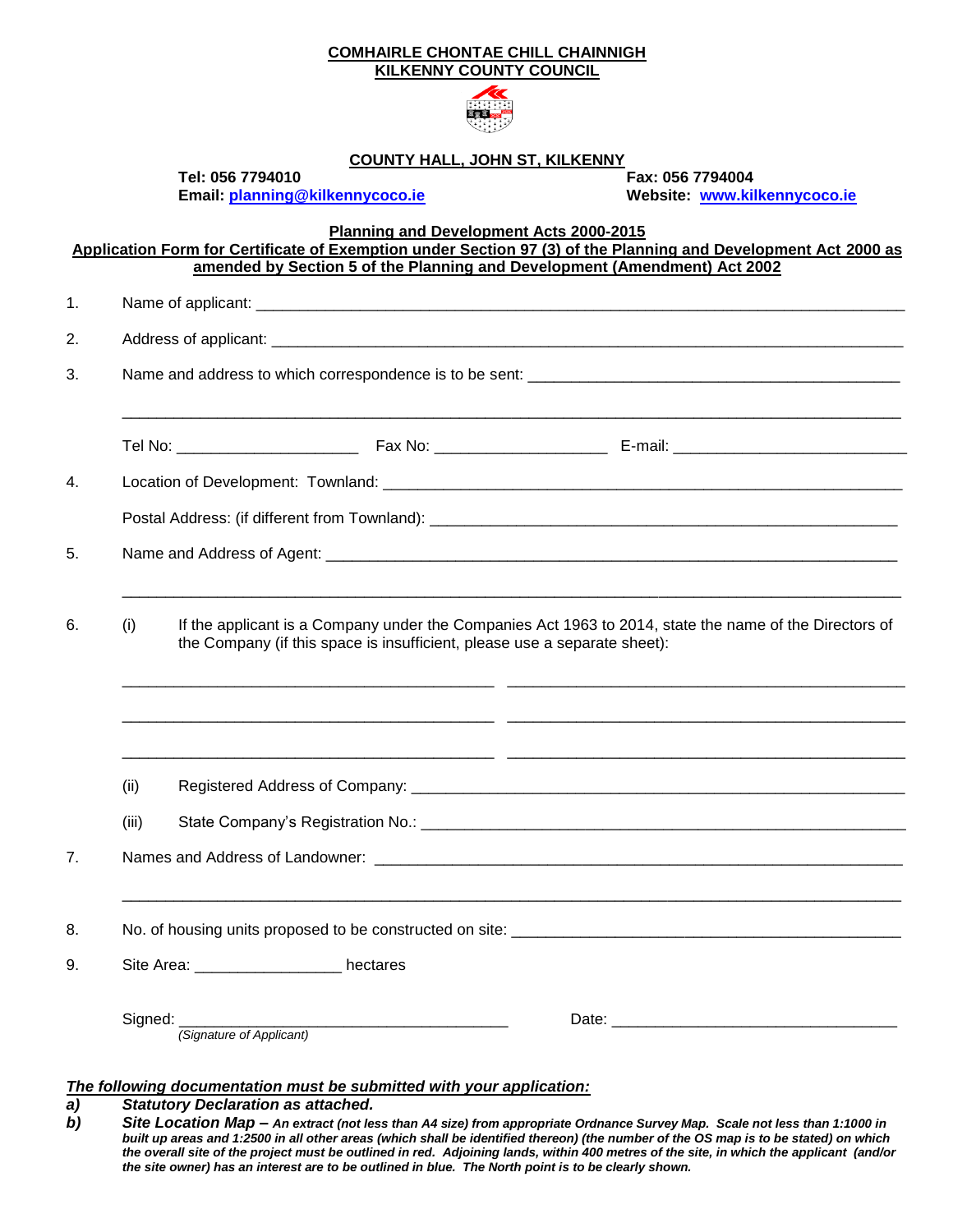## **STATUTORY DECLARATION PLANNING & DEVELOPMENT ACTS 2000-2015**

|    | __________________________________ (Name) of ___________                                            |  |  |  |  |
|----|-----------------------------------------------------------------------------------------------------|--|--|--|--|
|    | (Address)                                                                                           |  |  |  |  |
|    | aged 18 years and upwards do solemnly and sincerely declare as follows:-                            |  |  |  |  |
| 1. | I say that I am the applicant for a Certificate pursuant to the Section 97 of the Planning &        |  |  |  |  |
|    | Development Act 2000 as amended by Section 5 of the Planning & Development (Amendment)              |  |  |  |  |
|    | Act 2002 and I make this Statutory Declaration for that purpose.                                    |  |  |  |  |
| 2. | The site the subject of the Statutory Declaration is situate at _________________                   |  |  |  |  |
|    | (address of site),                                                                                  |  |  |  |  |
|    | County Kilkenny and is shown outlined in red on the map attached hereto.                            |  |  |  |  |
| 3. | I have set out in the First Schedule to this Statutory Declaration in respect of the period of five |  |  |  |  |
|    | years preceding the application, particulars of the legal and beneficial ownership of the said      |  |  |  |  |
|    | site to which the application relates.                                                              |  |  |  |  |
| 4. | I have set out in the Second Schedule hereto the identity of any persons (if any) with whom I       |  |  |  |  |
|    | am acting in concert.                                                                               |  |  |  |  |
| 5. | I have set out in the Third Schedule hereto the identity of any interest that I, or any person with |  |  |  |  |
|    | whom I am acting in concert, has had during the previous five years in lands situate within 400     |  |  |  |  |
|    | metres of the site the subject of this Statutory Declaration.                                       |  |  |  |  |
| 6. | I have set out in the Fourth Schedule hereto details of any certificates, still remaining in force, |  |  |  |  |
|    | which has been granted within five years from the date hereof under Section 97 of the               |  |  |  |  |
|    | Planning & Development Act 2000 as amended by Section 5 of the Planning & Development               |  |  |  |  |
|    | (Amendment) Act 2002 to me, or to anyone with whom I am acting in concert.                          |  |  |  |  |
| 7. | I have set out in the Fifth Schedule hereto details of any permissions granted to me or to any      |  |  |  |  |
|    | person with whom I am acting in concert to carry out development consisting of nine or fewer        |  |  |  |  |
|    | houses or of housing on land of 0.1 hectares or less within five years from the date hereof on      |  |  |  |  |
|    | the site to which this application relates or on land in its immediate vicinity (disregarding any   |  |  |  |  |
|    | development carried out or permission granted prior to November 2001).                              |  |  |  |  |
| 8. | I am not aware of any facts or circumstances which would constitute grounds under Section           |  |  |  |  |
|    | 97(12) of the Planning & Development Act 2000 for refusal by Kilkenny County Council to grant       |  |  |  |  |
|    | the Certificate sought (copy of the said Section 97(12) is attached).                               |  |  |  |  |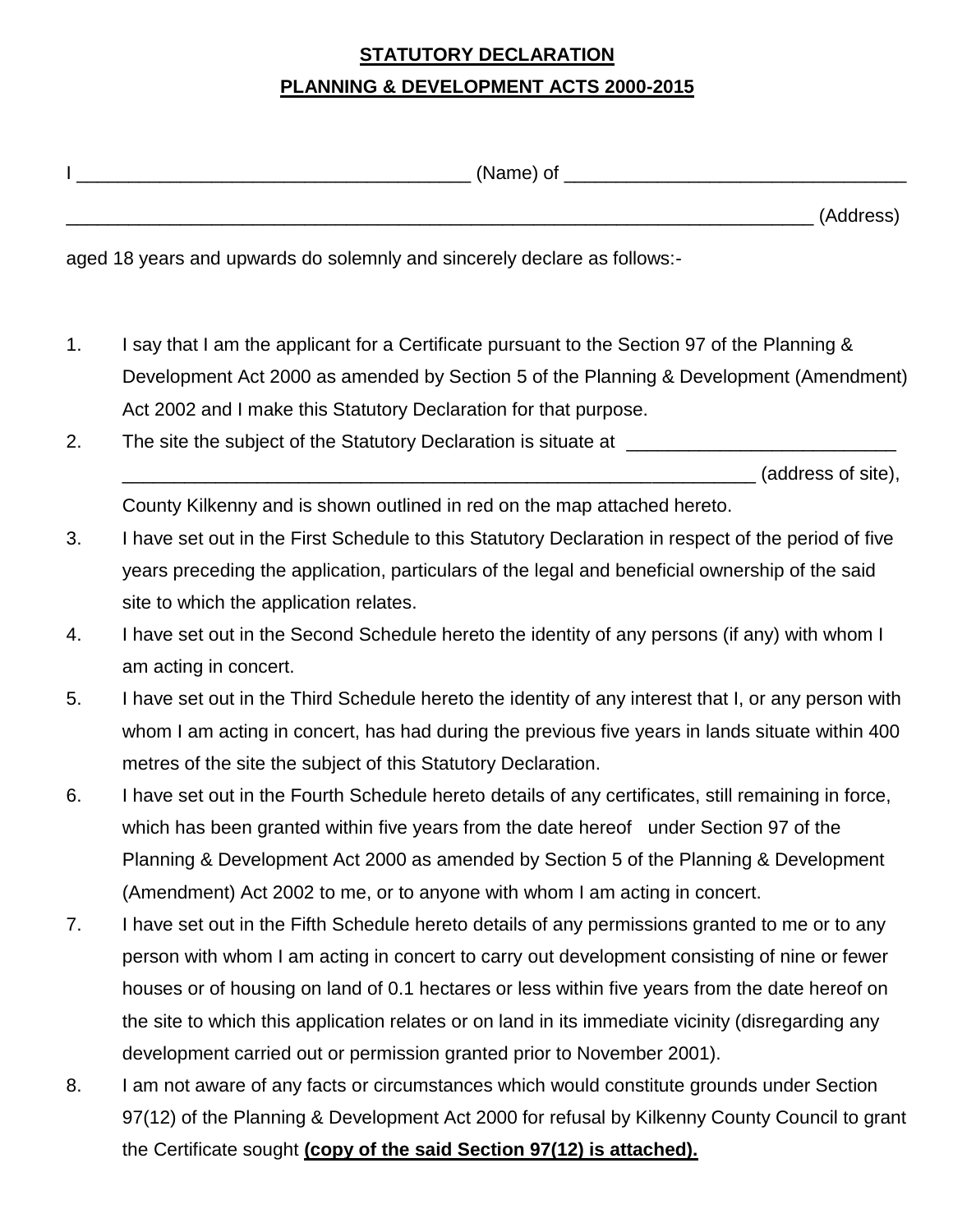9. I make this statutory Declaration by virtue of the provisions of the Statutory Declaration Act 1938 and for the benefit of the County Council of the County of Kilkenny, from facts within my own knowledge, save where otherwise appears and where so appearing I conscientiously believe the same to be true.

### **FIRST SCHEDULE**

(Particulars of ownership of the site)

### **SECOND SCHEDULE**

(Details of persons acting in concert)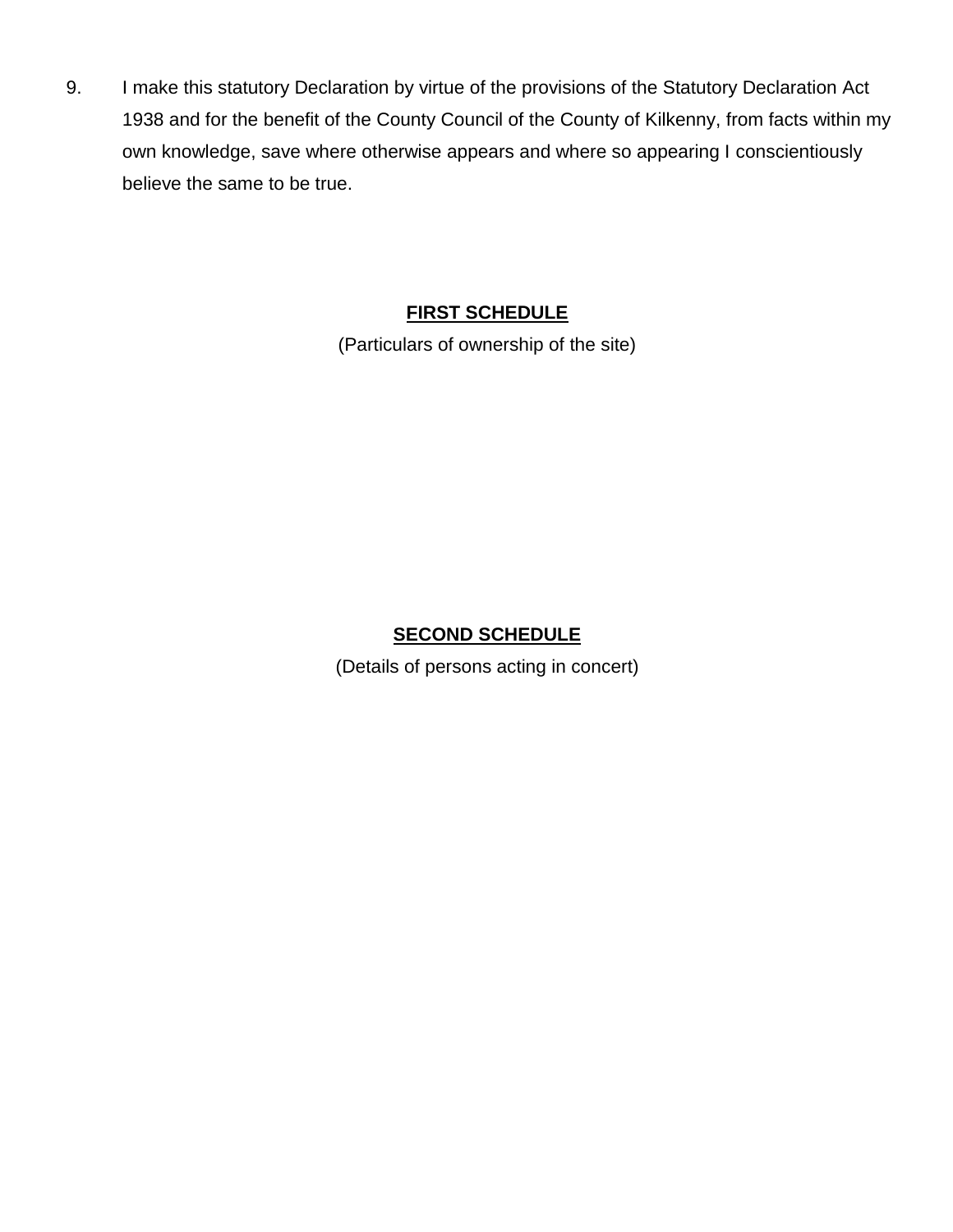#### **THIRD SCHEDULE**

(Details of interest of applicant or others in concert with applicant, in lands within 400 metres of the site)

#### **FOURTH SCHEDULE**

(Details of Certificates previously granted)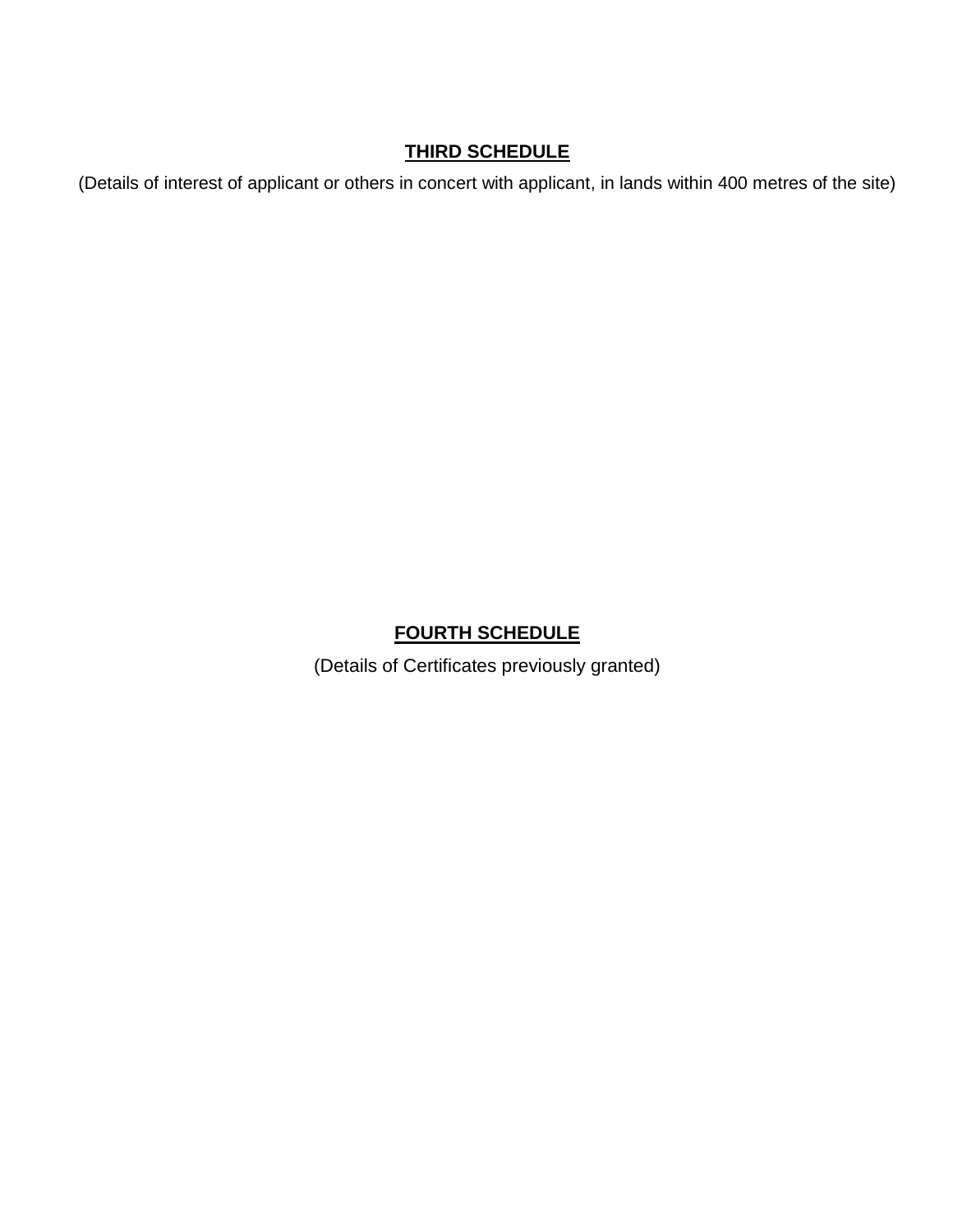#### **FIFTH SCHEDULE**

(Details of Permissions previously granted)

Declared by the said

this day of 20 at in the at County of before me a Peace Commissioner/ Commissioner for Oaths and I know the deponent.

\_\_\_\_\_\_\_\_\_\_\_\_\_\_\_\_\_\_\_\_\_\_\_\_\_\_\_\_\_\_\_\_

Peace Commissioner/ Commissioner for Oaths

*Warning: It is an offence for a person to knowingly or recklessly make a Statutory Declaration that is false or misleading in a material respect.*